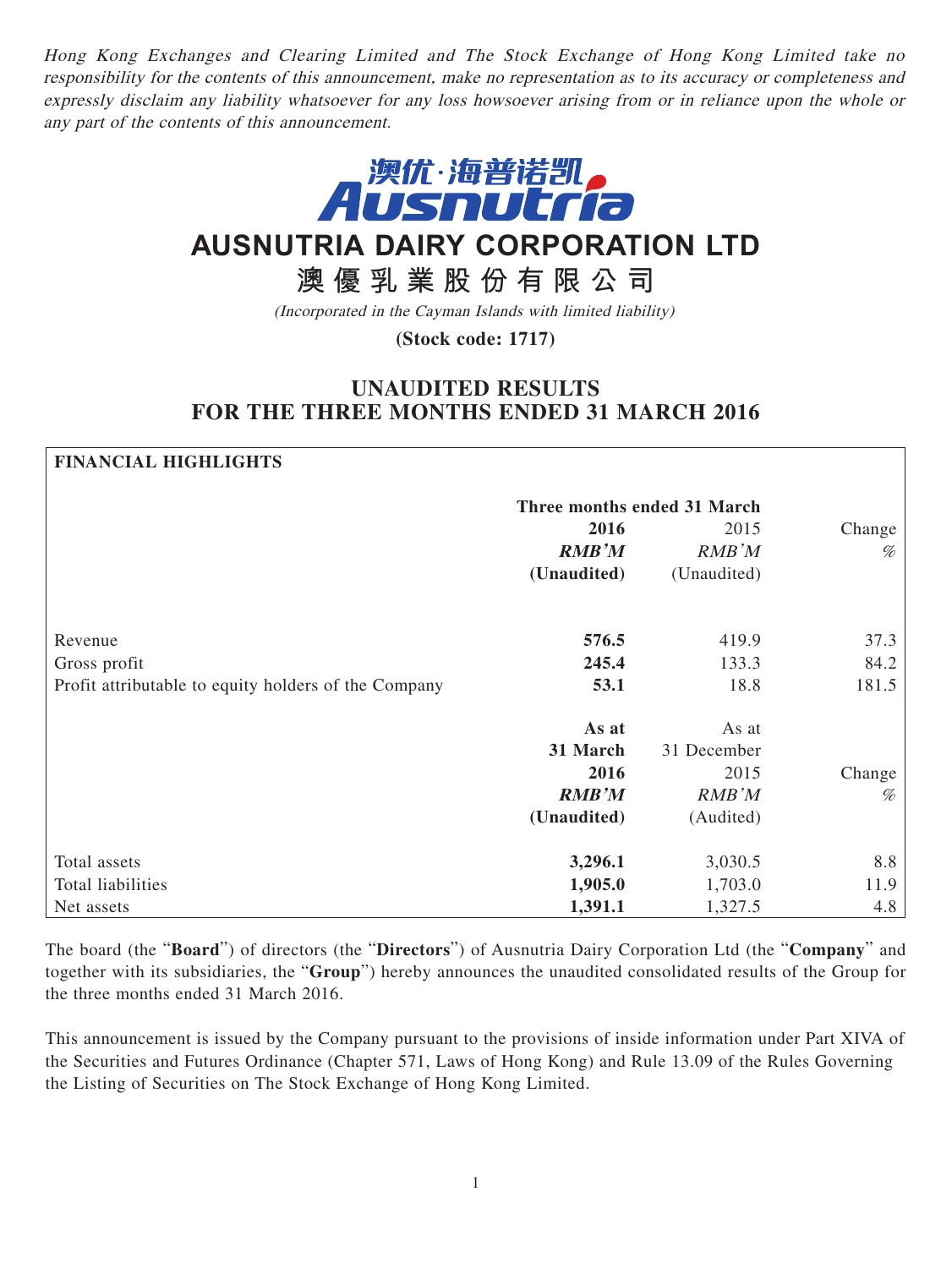### **UNAUDITED CONDENSED CONSOLIDATED STATEMENT OF PROFIT OR LOSS**

For the three months ended 31 March 2016

|                                   |                | Three months<br>ended 31 March |  |
|-----------------------------------|----------------|--------------------------------|--|
|                                   | 2016           | 2015                           |  |
|                                   | <b>RMB'000</b> | <b>RMB'000</b>                 |  |
|                                   | (Unaudited)    | (Unaudited)                    |  |
| <b>REVENUE</b>                    | 576,485        | 419,859                        |  |
| Cost of sales                     | (331, 036)     | (286, 572)                     |  |
| Gross profit                      | 245,449        | 133,287                        |  |
| Other income and gains            | 12,730         | 9,741                          |  |
| Selling and distribution expenses | (133, 775)     | (90, 730)                      |  |
| Administrative expenses           | (36, 425)      | (28, 754)                      |  |
| Other expenses                    | (7,206)        | (760)                          |  |
| Finance costs                     | (5,342)        | (3,304)                        |  |
| Share of profits of associates    |                | 676                            |  |
| Profit before tax                 | 75,431         | 20,156                         |  |
| Income tax expense                | (17, 679)      | (2, 404)                       |  |
| PROFIT FOR THE PERIOD             | 57,752         | 17,752                         |  |
| Attributable to:                  |                |                                |  |
| Owners of the parent              | 53,050         | 18,846                         |  |
| Non-controlling interests         | 4,702          | (1,094)                        |  |
|                                   | 57,752         | 17,752                         |  |

The Group's unaudited consolidated results for the three months ended 31 March 2016 have been prepared in accordance with the accounting policies adopted by the Group as disclosed in the Company's last annual report for the year ended 31 December 2015.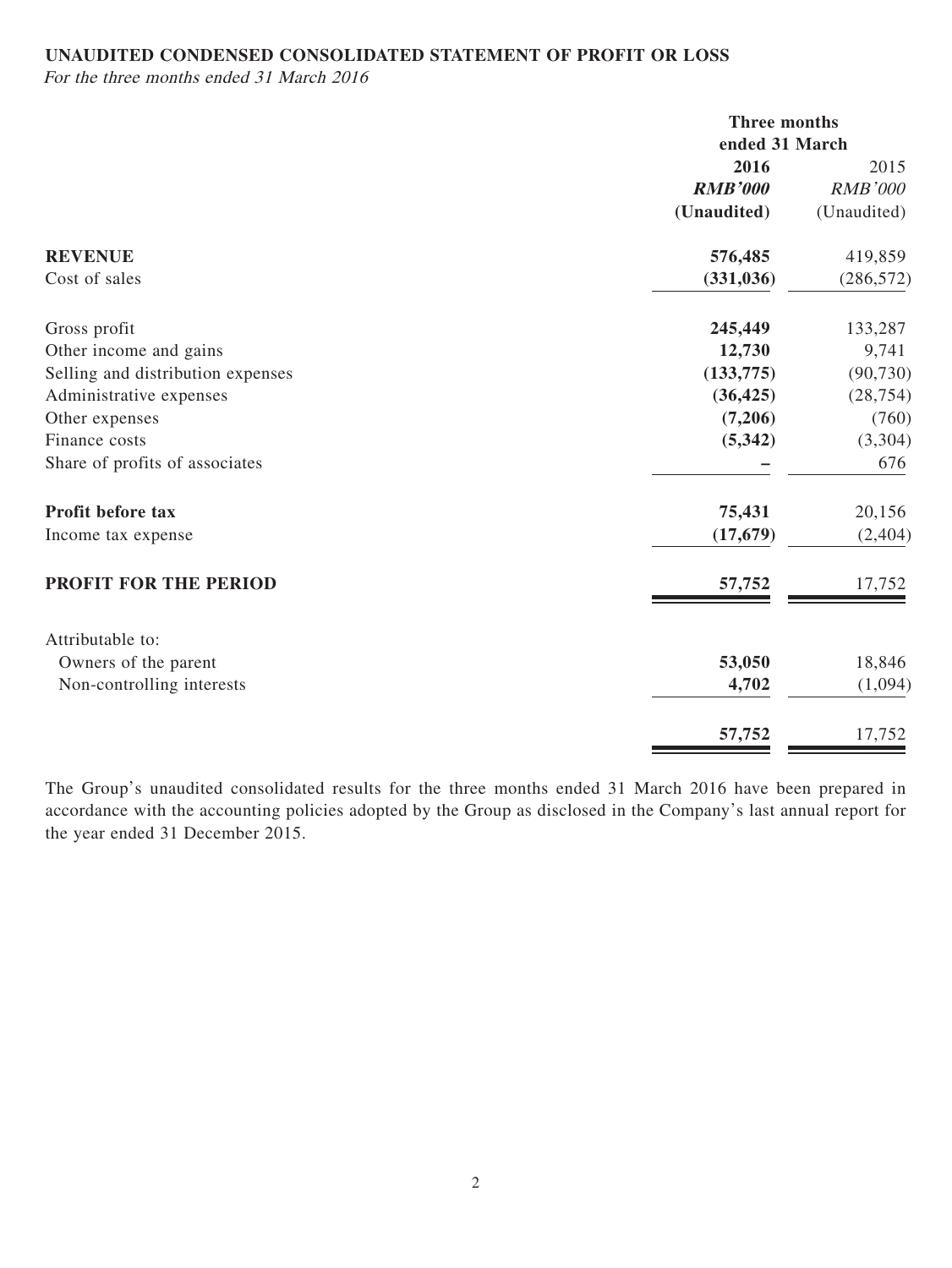#### **MANAGEMENT DISCUSSION AND ANALYSIS**

#### **Revenue**

For the three months ended 31 March 2016, the Group recorded revenue of approximately RMB576.5 million, representing an increase of approximately RMB156.6 million, or approximately 37.3%, from approximately RMB419.9 million when compared with the corresponding period in 2015.

An analysis of revenue is as follows:

|                     | Three months ended 31 March |             |        |
|---------------------|-----------------------------|-------------|--------|
|                     | 2016                        | 2015        | Change |
|                     | <b>RMB'M</b>                | RMB'M       | $\%$   |
|                     | (Unaudited)                 | (Unaudited) |        |
| Own brands:         |                             |             |        |
| Cow infant formula  | 203.7                       | 113.6       | 79.3   |
| Goat infant formula | 156.0                       | 108.7       | 43.5   |
|                     | 359.7                       | 222.3       | 61.8   |
| Others              | 216.8                       | 197.6       | 9.7    |
| Total               | 576.5                       | 419.9       | 37.3   |

#### **Profit Attributable to Equity Holders of the Company**

The Group's profit attributable to equity holders of the Company for the three months ended 31 March 2016 amounted to approximately RMB53.1 million, representing an increase of approximately RMB34.2 million or approximately 181.5%, when compared with the corresponding period of approximately RMB18.8 million in 2015.

On 5 May 2016, the Company issued a positive profit alert to inform the shareholders (the "**Shareholders**") and potential investors of the Company that, based on the preliminary review of the unaudited consolidated management accounts of the Group for the three months ended 31 March 2016, it is anticipated that the Group will record profit attributable to the Shareholders of not less than RMB52.0 million (the "**Expected Profits**") for the three months ended 31 March 2016. The Expected Profits already exceeded the Group's profit attributable to the Shareholders of approximately RMB50.6 million for year ended 31 December 2015 and signal a significant improvement in the Group's financial performance when compared with the corresponding figures of approximately RMB18.8 million for the three months ended 31 March 2015.